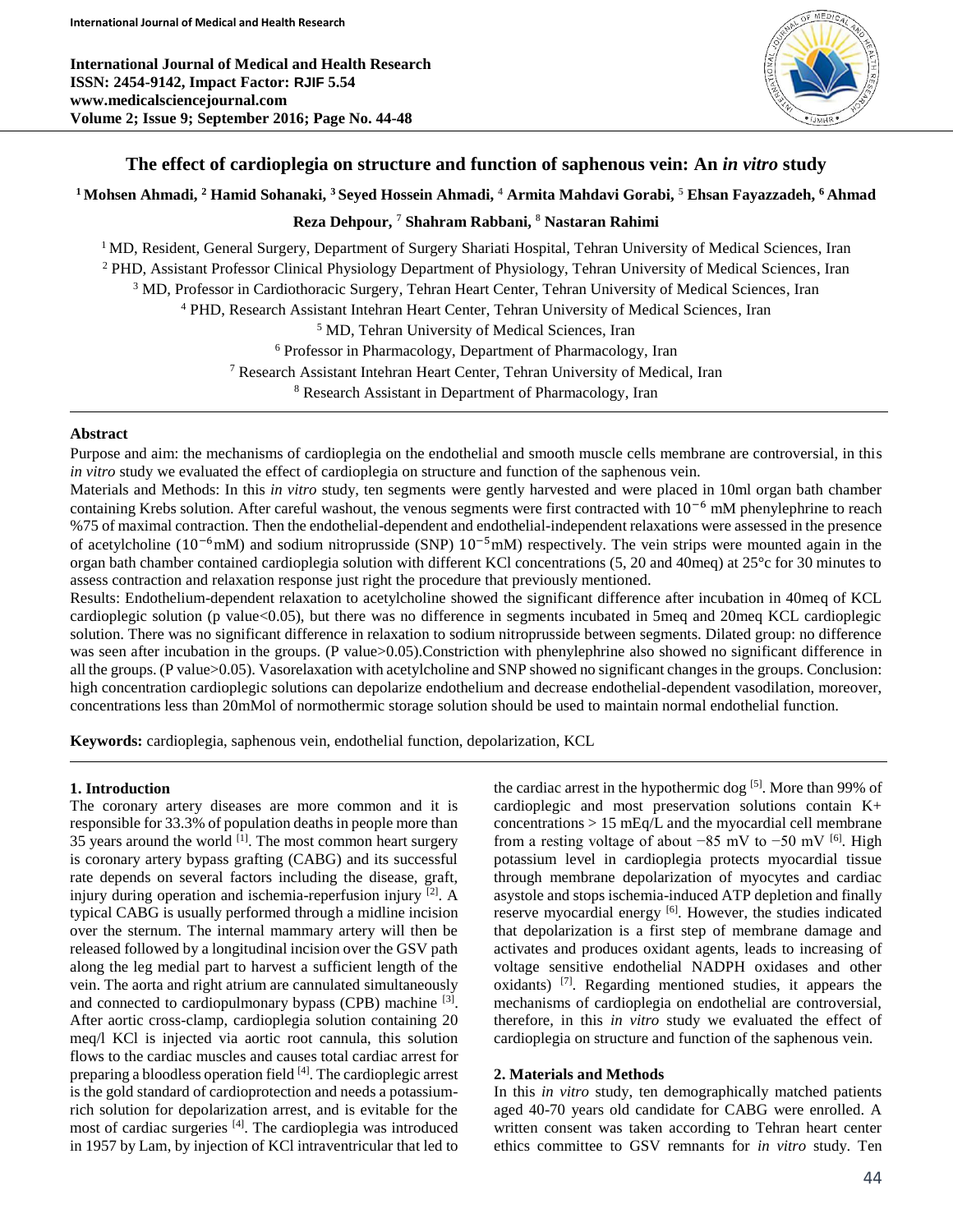segments were finely harvested by a cardiac surgeon and immediately kept in a test tube floated in ice chips containing heparinized blood. The segments were excluded if they had more than 2 branches, passing more than 30 minutes of harvestation and trauma during harvestation. The segments were carried to the laboratory and transferred into oxygenated Krebs solution equilibrated with carbogen at 37°C. Adhering connective tissues and fats were removed. Non-branched rings of 3-4mm were placed in 10ml organ bath chamber containing Krebs solution with constant oxygenation at 37°C. The isometric contraction force of each segment was measured using force transducer (MLT) and recorded (AD instrument). A preload of 2g was applied to the venous rings and kept constant for 1-hour equilibration. Bath fluid was replaced every 20minutes during this period. Each venous segment was precontracted with 100meq KCl twice to prove tissue viability. Those preparations that sufficiently responded to the KCl were used for the next experiment. Precontraction with KCl lasted 45minutes till a plateau contraction was achieved. After washout, segments were contracted with accumulative doses  $(10^{-9}$ up to  $10^{-5}$ mM) of phenylephrine in a logarithmic order of 0.5 intervals. Contractions were repeated till maximum stabilized and reproducible contractions were obtained.After careful washout, the venous segments were first contracted with 10−6mM phenylephrine to reach %75 of maximal contraction. Then the endothelial-dependent and endothelialindependent relaxations were assessed in the presence of acetylcholine (10−6mM) and sodium nitroprusside (SNP)  $(10^{-5}$ mM) respectively. After an initial assessment dilated and nondilated segments were equally divided into 3 groups of 5 samples each. The vein strips were mounted again in the organ bath chamber contained cardioplegia solution with different KCl concentrations (5, 20 and 40meq) at 25°c for 30 minutes to assess contraction and relaxation response just right the procedure that previously mentioned.

### **3. Data analyses**

Data were analyzed using SPSS version 20.Categorical data are presented as numbers  $(\% )$ , and continuous data as mean  $\pm$ SD. We used the Chai\_2 test to compare categorical variables and the Student's t test to compare continuous variables. α< 0.05 was considered significant.

#### **4. Results**

Non-dilated group: Maximum contraction of segments with 100 meq KCL in Krebs solution before and after incubation in cardioplegic solutions, also EC50 values of contraction with phenylephrine are presented in table 1, the response to KCL was not significant in all groups, also EC50% dose-response changes was not significant (p value>0.05).Endotheliumdependent relaxation to acetylcholine showed the significant difference after incubation in 40meq of KCL cardioplegic solution (p value $<0.05$ ), but there was no difference in segments incubated in 5meq and 20meq KCL cardioplegic solution (table 2). Moreover there was no significant difference in response to sodium nitroprusside relaxation before and after incubation (table 3).

#### **Dilated group**

Maximum contraction with 100meq of KCL in dilated veins is demonstrated in table 4. No difference was seen after incubation in the groups. (P value>0.05) Constriction with phenylephrine also showed no significant difference in all the groups. (P value>0.05). Endothelial-dependent relaxations in the presence of acetylcholine (10−6mM) is demonstrated in table 5 also endothelial-independent relaxations response to SNP shown in table 6 in which dilated segments showed nonsignificant difference regarding different cardioplegic concentrations before and after incubation.

Maximum contraction to Kcl in non-dilated group in absence of cardioplegia was1.8g $\pm$ 0.2 (n=15) and in dilated group was  $0.6\pm0.1$  (n=15) which was significantly reduced in dilated group (pvalue $< 0.001$ ).

#### **Maximum contraction to Phenylephrine**

Endothelium-dependent relaxation with Ach in the non-dilated group in the absence of cardioplegia was  $77.8\% = 6.1$  (n=15) and in dilated group was 43.2%=7.2 (n=15). Endotheliumindependent relaxation with sodium nitroprusside was 134.1%=7.1 (n=15) in the non-dilated group and  $37.7=3.2$ (n=15) in dilated group in the absence of cardioplegia. Relaxation with Ach was significantly reduced in dilated group  $(P$  value $<0.05$ ), also relaxation with Snp was significantly reduced (p value $<0.001$ ).

| <b>Concentration of</b><br>storage solution | Vasocontriction with<br>100Meq of $Kcl(g)$     |                                        | P value | N | <b>EC50</b><br>values of contraction with<br>phenylephrine dose reponse |                                      | <b>LOGEC50</b><br>values of contraction with<br>phenylephrine dose reponse |                              |
|---------------------------------------------|------------------------------------------------|----------------------------------------|---------|---|-------------------------------------------------------------------------|--------------------------------------|----------------------------------------------------------------------------|------------------------------|
| Cardioplegia with<br>40 Meq of Kcl          | <b>Before</b><br>incubation<br>$2.26 \pm 1.31$ | After<br>Incubation<br>$2.76 \pm 1.56$ | >0.05   | 5 | <b>Before</b><br>incubation<br>$2.2960e+006$                            | After<br>incubation<br>13.49         | <b>Before</b><br>incubation<br>6.361                                       | After<br>incubation<br>4.116 |
| Cardioplegia with<br>20 Meq of Kcl          | Before<br>incubation<br>$1.46 \pm 0.64$        | After<br>incubation<br>$1.36 \pm 0.62$ | >0.05   | 5 | <b>Before</b><br>incubation<br>1.3500e+006                              | After<br>incubation<br>102714        | <b>Before</b><br>incubation<br>6.130                                       | After<br>incubation<br>5.012 |
| Cardioplegia with<br>5 Meq of Kcl           | Before<br>incubation<br>$1.44 \pm 0.45$        | After<br>incubation<br>$1.23 \pm 0.29$ | >0.05   | 5 | <b>Before</b><br>incubation<br>$9.4350e+006$                            | After<br>incubation<br>$1.6080e+006$ | <b>Before</b><br>incubation<br>6.975                                       | After<br>incubation<br>6.206 |

**Table 1:** Maximum contraction of non-dilated segments with 100 meq KCL in Krebs solution before and after incubation in cardioplegic solutions, and EC50 values of contraction with phenylephrine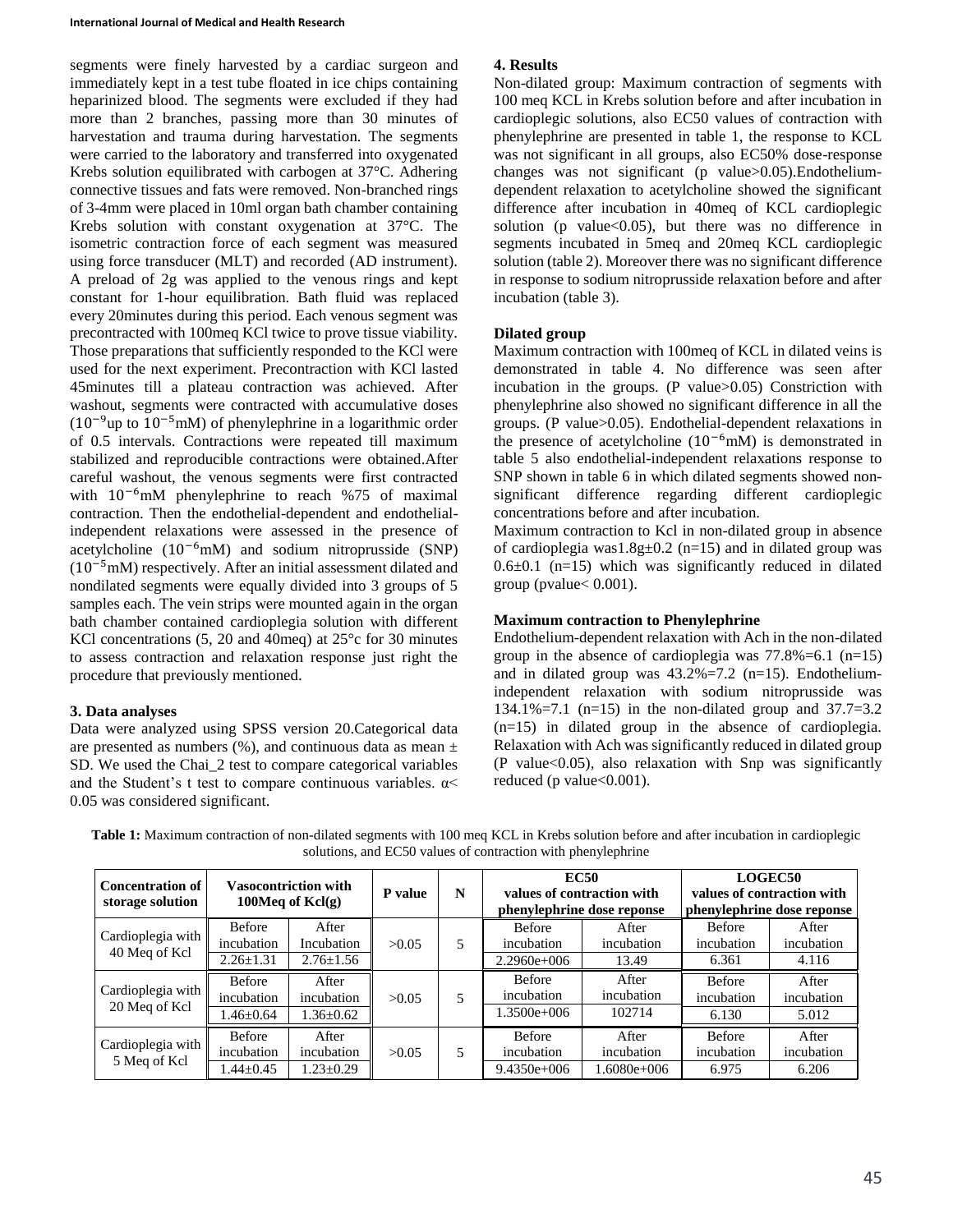**Table 2:** Endothelial-dependent relaxation response to acetylcholine in non-dilated segments before and after incubation in cardioplegic solutions

| Concentration of cardioplegic solution | <b>Before incubation</b> | <b>After incubation</b> |               |
|----------------------------------------|--------------------------|-------------------------|---------------|
| 5mea kcl                               | $85.3 + 11.6$            | $74.9 + 12.6$           | >0.05         |
| 20mea kcl                              | $73.4 + 9.9$             | $65.7 + 12$             | >0.05         |
| 40 mea kcl                             | $71.8 + 9.4$             | $42.4 + 10$             | $< \!\! 0.05$ |

**Table 3:** Endothelial-independent relaxation response to SNP in non-dilated segments before and after incubation in cardioplegic solutions

| Concentration of cardioplegic solution | <b>Before incubation</b> | <b>After incubation</b> |       |
|----------------------------------------|--------------------------|-------------------------|-------|
| 5mea kcl                               | $135.8 + 18.4$           | $122 + 25.1$            | >0.05 |
| 20 meg kcl                             | $137.3 + 12.1$           | $115.6 + 7.7$           | >0.05 |
| 40 mea kcl                             | 138.8+11.6               | $121.1 + 16$            | >0.05 |

**Table 4:** Maximum contraction of dilated segments with 100 meq KCL in Krebs solution before and after incubation in cardioplegic solutions

| <b>Concentration of storage solution</b> | Vasocontriction with 100Meq of $Kcl(g)$ |                  |       |  |
|------------------------------------------|-----------------------------------------|------------------|-------|--|
|                                          | Before incubation                       | After Incubation |       |  |
| Cardioplegia with 40 Meq of Kcl          | $0.4 + 0.14$                            | $0.22+0.1$       | >0.05 |  |
|                                          | Before incubation                       | After Incubation | >0.05 |  |
| Cardioplegia with 20 Meq of Kcl          | $0.75 \pm 0.25$                         | $0.17 \pm 0.05$  |       |  |
|                                          | Before incubation                       | After Incubation | >0.05 |  |
| Cardioplegia with 5 Meq of Kcl           | $0.68 \pm 0.16$                         | $0.48 + 0.78$    |       |  |

**Table 5:** Endothelial-dependent relaxation response to acetylcholine in dilated segments before and after incubation in cardioplegic solutions

| Concentration of storage solution | <b>Vasorelaxation with ACH</b> |                  |       |  |
|-----------------------------------|--------------------------------|------------------|-------|--|
| Cardioplegia with 40 Meq of Kcl   | Before incubation              | After incubation |       |  |
|                                   | $46.7+15$                      | $31.8 + 14$      | >0.05 |  |
|                                   | Before incubation              | After incubation | >0.05 |  |
| Cardioplegia with 20 Meq of Kcl   | $48.4 + 13$                    | $38.1 + 12.5$    |       |  |
| Cardioplegia with 5 Meq of Kcl    | Before incubation              | After Incubation | >0.05 |  |
|                                   | $34.5 + 11.2$                  | $32.6 + 12$      |       |  |

**Table 6:** Endothelial-independent relaxation response to SNP in dilated segments before and after incubation in cardioplegic solutions

| <b>Concentration of storage solution</b> | <b>Vasorelaxation with Snp</b> | P value          |       |  |
|------------------------------------------|--------------------------------|------------------|-------|--|
| Cardioplegia with 40 Meq of Kcl          | Before incubation              | After incubation | >0.05 |  |
|                                          | $36.8 \pm 12$                  | $32.6 \pm 16.5$  |       |  |
| Cardioplegia with 20 Meq of Kcl          | Before incubation              | After incubation | >0.05 |  |
|                                          | $43.7 \pm 11.9$                | $34.5 \pm 17.2$  |       |  |
| Cardioplegia with 5 Meq of Kcl           | Before incubation              | After Incubation | >0.05 |  |
|                                          | $32.8 \pm 20.9$                | $31.6 + 14$      |       |  |

#### **5. Discussion**

Cardioplegic solution is a high potassium storage solution that causes cardiac arrest. However, vascular reactivity can be impaired when exposed to high potassium concentration solutions  $[8]$ . In the present study, we did not find significant difference in constriction response before and after incubation in modified St. Thomas cardioplegic solution with different potassium concentrations. Moreover, endotheliumindependent vasodilation was unchanged in response to sodium nitroprusside in all samples but, endothelial dependent vasodilation with acetylcholine was impaired in the samples that were incubated in 40 mMol of potassium for 15 minutes, this wasn't seen in lower concentrations of potassium. So, we concluded that up to 20 mMol of potassium in normothermic cardioplegia usually doesn't impair endothelium-dependent vasodilation, but concentrations of potassium higher than 20 mMol would probably impair endothelial reactivity. In a review, Qin *et al*. indicated that the most important component of the cardioplegic and heart preservation solutions that induce

cardiac arrest is hyperkalemia. They revealed that a combination of agents plus hyperkalemia induce endothelial impairment and there is little evidence that show hyperkalemia impact on NO-related endothelial function. They concluded that in the absence of ischemia-reperfusion, the NO-pathway of the endothelium of coronary is resistant to the cardioplegic solution with potassium about 20 mEq/L. However, the endothelium is damaged in this level of potassium via "backup" of the NO pathway, due to inhibition of K+ channels and smooth muscle <sup>[9]</sup>. High potassium storage solutions are used to preserve myocardial function, but the impact of these solutions on vascular endothelial function is controversial. The studies revealed that increase in extracellular potassium as a result of hyperpolarization can cause vasodilation in vessels [10]. Also, increase in extracellular potassium produce sustained endothelial-independent relaxation of vascular smooth muscle equivalent to acetylcholine  $[11]$ . Moreover, the acute rising of potassium in concentrations above 12 mMol can soften endothelial cells and increase NO production, therefore, can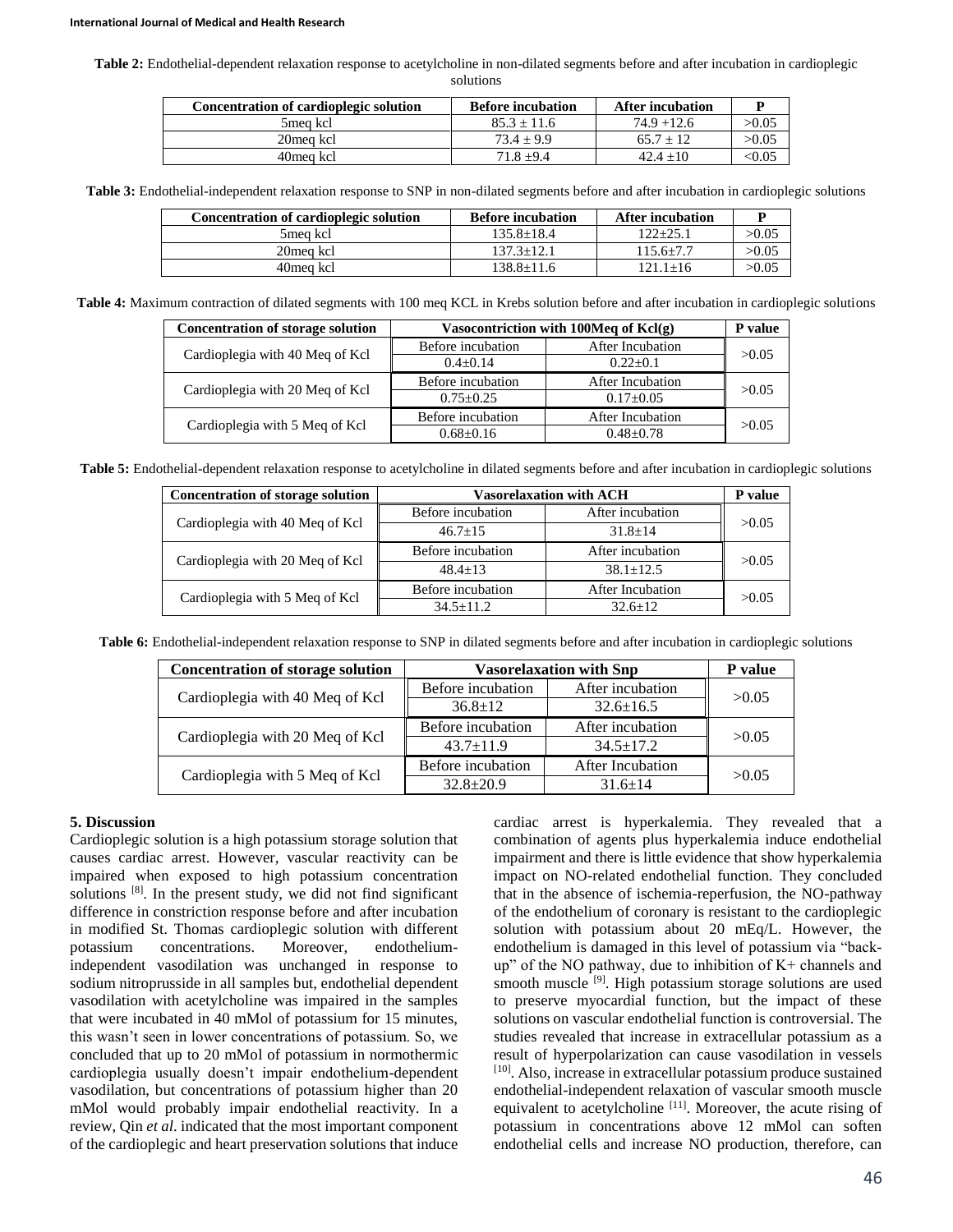cause vascular relaxation [12]. All these findings explain the reason of vascular relaxation when incubated in cardioplegia. On the other hand, direct depolarization of the vascular smooth muscle or underlying endothelium which is electrically related to smooth muscle induces vasoconstriction [13]. The vasoconstrictive and vasorelaxive factors balance, regulate the coronary vascular tone which in turn modify end effector" potassium channels including KCa, Kv, and KATP channels and etc., in underlying vascular smooth muscle [13, 14]. The studies indicated that incubating small resistance coronary arteries of porcine in either St. Thomas's solution or Celsior preservation solutions caused a significant potassium-induced depolarization and loss of endothelial-derived hyperpolarizing factor (EDHF)-mediated function [15, 16]. Other studies also indicated that the endothelium-derived vasoconstrictor Endothelin-1 induces vasoconstriction  $[17]$ . In line with these findings and in contrast to our results, Higashi *et al* revealed that potassium as low as 10 mM can contribute in endothelial damage including vascular depolarization, inflammation, neutrophil adherence, leaky junctions, platelet activation, prooxidant production, and coagulopathy  $[18]$ . It is supposed that the opening of potassium channels in endothelium by acetylcholine induces hyperpolarization of the endothelium, which flows to the smooth muscle via myoendothelial gap junction, leading to inhibition of calcium entry into smooth muscle cells and relaxing the vessels  $[19, 20]$ . Blocking the calcium-activated potassium channels can eliminate acetylcholine vasodilatory effects but not sodium nitroprusside  $[21]$ . High potassium concentration is believed to have a depolarizing effect on the endothelium membrane and by interrupting with endothelium hyperpolarization and the opening of calcium-activated potassium channels, inhibits acetylcholine vasodilatory effect  $[22]$ . In our study, we also found that manual dilation of the vein significantly reduces the vessel response to vasodilators and vasoconstrictors. This can be a predictable matter as the pressure can disrupt vein endothelium and media and the damage can cause physiologic dysfunction. Okon *et al*. reported that although isometric distention in organ bath didn't impair vein contraction or relaxation but, manual distention significantly abolished its contraction and distention [23] . Dilation trauma also reduces NO production and may occlude late patency of the grafts <sup>[24]</sup>. In summary, the current practice and previous experiences evaluating here indicated that Saphenous vein is still the most frequent conduit used in coronary artery bypass grafting moreover high potassium induces intimal damage and occludes the patency in the 16–25% of saphenous vein conduits during one year after surgery [25, 26].

This was an *in vitro* study with relatively small sample size, that limit to that limit the ability to generalize the result of our survey. Further investigations are recommended with larger series to validate the findings reported here.

Conclusion: we revealed that high concentration cardioplegic solutions can depolarize endothelium and decrease endothelialdependent vasodilation, moreover, we indicated that concentrations less than 20mMol of normothermic storage solution should be used to maintain normal endothelial function.

#### **6. Acknowledgements**

The Authors would like to thank the nursing, administrative and secretarial staff of the cardiology department at Tehran heart center for their contribution to the maintenance of our patient record without which this project would have been impossible.

## **7. References**

- 1. Mangiacapra F, De Bruyne B, Wijns W, Bartunek J. Optimizing revascularization strategies in coronary artery disease for optimal benefit to patients. Clin. Pharmacol. Ther. 2011; 90:630-633. doi: 10.1038/clpt.2011.162
- 2. Shapira OM, Eskenazi BR, Anter E, Joseph L, Christensen TG, Hunter CT, *et al*. Endoscopic versus conventional radial artery harvest for coronary artery bypass grafting: functional and histologic assessment of the conduit. J Thorac Cardiovasc Surg. 2006; 131(3):88-94.
- 3. Caines AE, Massad MG, Kpodonu J, Rebeiz AG, Evans A, Geha AS. Outcomes of coronary artery bypass grafting versus percutaneous coronary intervention and medical therapy for multivessel disease with and without left ventricular dysfunction. Cardiology. 2004; 101(1-3):21-8.
- 4. Chambers DJ, Fallouh HB. Cardioplegia and cardiac surgery: pharmacological arrest and cardioprotection during global ischemia and reperfusion, Pharmacology & Therapeutics. 2010; 127(1):41-52.
- 5. Lam CR, Gahagan T, Sergant C, Green E. Clinical experiences with Induced cardiac arrest during intracardiac surgical procedures. Ann. Surg. 1957; 146:439-449.
- 6. Dobson GP. Membrane polarity: a target for myocardial protection and reduced inflammation in adult and pediatric cardiothoracic surgery (editorial - free standing). J. Thorac. Cardiovasc. Surg. 2010; 140:1213-1217.
- 7. Li JM, Shah AM. Endothelial cell superoxide generation: regulation and relevance for cardiovascular pathophysiology. Am. J. Physiol. Regul. Integr. Comp. Physiol. 2004; 287:R1014-R1030.
- 8. Peykar S, Agiolillo DJ, Bass TA, Costa MA. Saphenous vein graft disease; Minerva cardioangiol, 2004; 52:379- 90.
- 9. Qin Yang MD, PhD, Guo-Wei He MD, PhD. Effect of Cardioplegic and Organ Preservation Solutions and Their Components on Coronary Endothelium-Derived Relaxing Factors The Annals of Thoracic Surgery. 2005; 80:757- 767.
- 10. Quilley J, Qiu Y.  $K(+)$ -induced vasodilation in the rat kidney is dependent on the endothelium and activation of K+ channels. Europian Journal of Pharmacology. 2005; 508(1-3):193-9.
- 11. Edwards G, Dora KA, Gardener MJ, Garland CJ, Weston AH. K+ is an endothelium-derived hyperpolarizing factor in rat arteries; Nature. 1998; 396(6708):269-72.
- 12. Oberleithner H, Callies C, Kusche-Vihrog K, Schillers H, Shahin V, Riethmuller C, *et al*. Potassium softens vascular endothelium and increases nitric oxide release; proceedings of national academy of sciences of united states of America. 2009; 106(8):2829-34.
- 13. Han JG, Yang Q, Yao XQ, Kwan YW, Shen B, He GW. Role of large-conductance calcium-activated potassium channels of coronary arteries in heart preservation. J. Heart Lung Transplant. 2009; 28:1094-1101. doi: 10.1016/j.healun.2009.06.011
- 14. Dick GM, Tune JD. Role of potassium channels in coronary vasodilation. Exp. Biol. Med. 2010; 235:10-22.